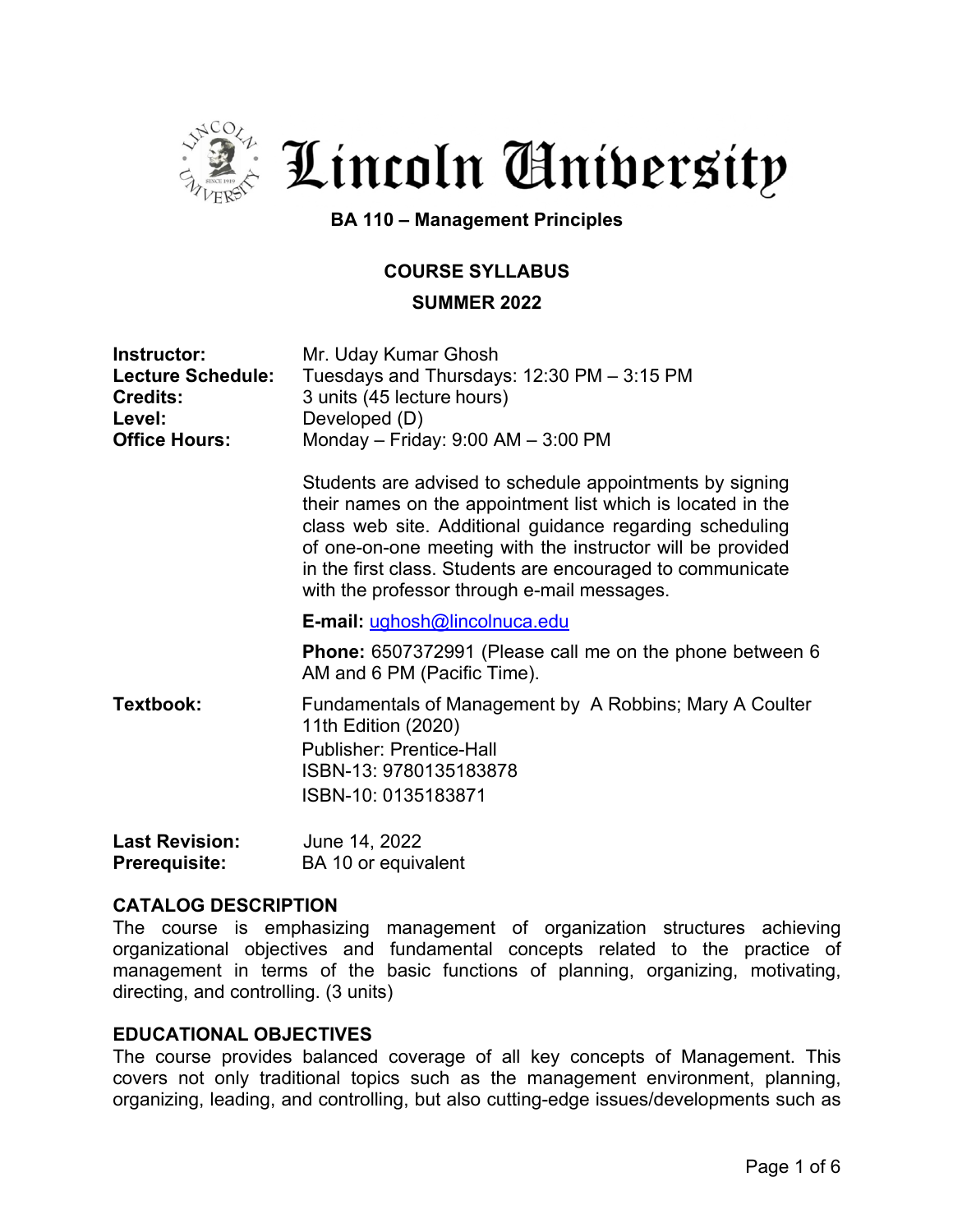the impact of technology and decision-support systems on organizational/business operations and management. The topics of globalization and cross-cultural differences, diversity, and ethics are woven into the course.

|  | <b>COURSE LEARNING OUTCOMES &amp; ASSESSMENT</b> |
|--|--------------------------------------------------|
|--|--------------------------------------------------|

| No.            | <b>Course LO</b>                                                                                                                                                                                                                                                                                                                                                  | Program<br>Learning<br><b>Outcomes</b><br>(PLOs) | <b>Institutional</b><br>Learning<br><b>Outcomes</b><br>(ILOs) | <b>Assessment</b><br><b>Activities/Tasks</b>                                                                                                                                               |
|----------------|-------------------------------------------------------------------------------------------------------------------------------------------------------------------------------------------------------------------------------------------------------------------------------------------------------------------------------------------------------------------|--------------------------------------------------|---------------------------------------------------------------|--------------------------------------------------------------------------------------------------------------------------------------------------------------------------------------------|
| $1 - 5$        | 1. *Define the role of<br>management in an<br>organization.<br>2. *Recognize and<br>conceptualize the<br>management knowledge<br>learned.<br>3. *Explain management<br>theory and applications.<br>4. *Demonstrate<br>cognitively the role of<br>management methods<br>in practice.<br>5. *Research the internet<br>effectively for<br>management<br>information. | PLO <sub>1</sub>                                 | 1a, 3a, & 4a                                                  | Assigned textbook<br>chapters:<br><b>Discussion</b><br>questions.<br>Case Studies.<br>Personal inventory<br>assessments.<br>Internet search<br>assignments.<br>Mid-term and Final<br>exam. |
| 6              | *Demonstrate critical<br>thinking by identification,<br>recognition, or application<br>of key terms, items,<br>concepts, or relevant data.                                                                                                                                                                                                                        | PLO <sub>2</sub>                                 | 1a, 3a, & 4a                                                  | <b>Discussion</b><br>questions.<br>Case Studies.<br>In-class<br>presentations.<br>Internet search<br>assignments.                                                                          |
| $\overline{7}$ | *Analyze the key issues for<br>decision-making related to<br>administering the<br>management elements<br>such as the manager's role,<br>the management<br>environment, integrative<br>managerial issues, decision<br>making, planning,                                                                                                                            | PLO <sub>4</sub>                                 | 1a, 3a, 4a<br>6a & 7a                                         | <b>Discussion</b><br>questions.<br>Case Studies.<br>Case application<br>In-class<br>Presentations                                                                                          |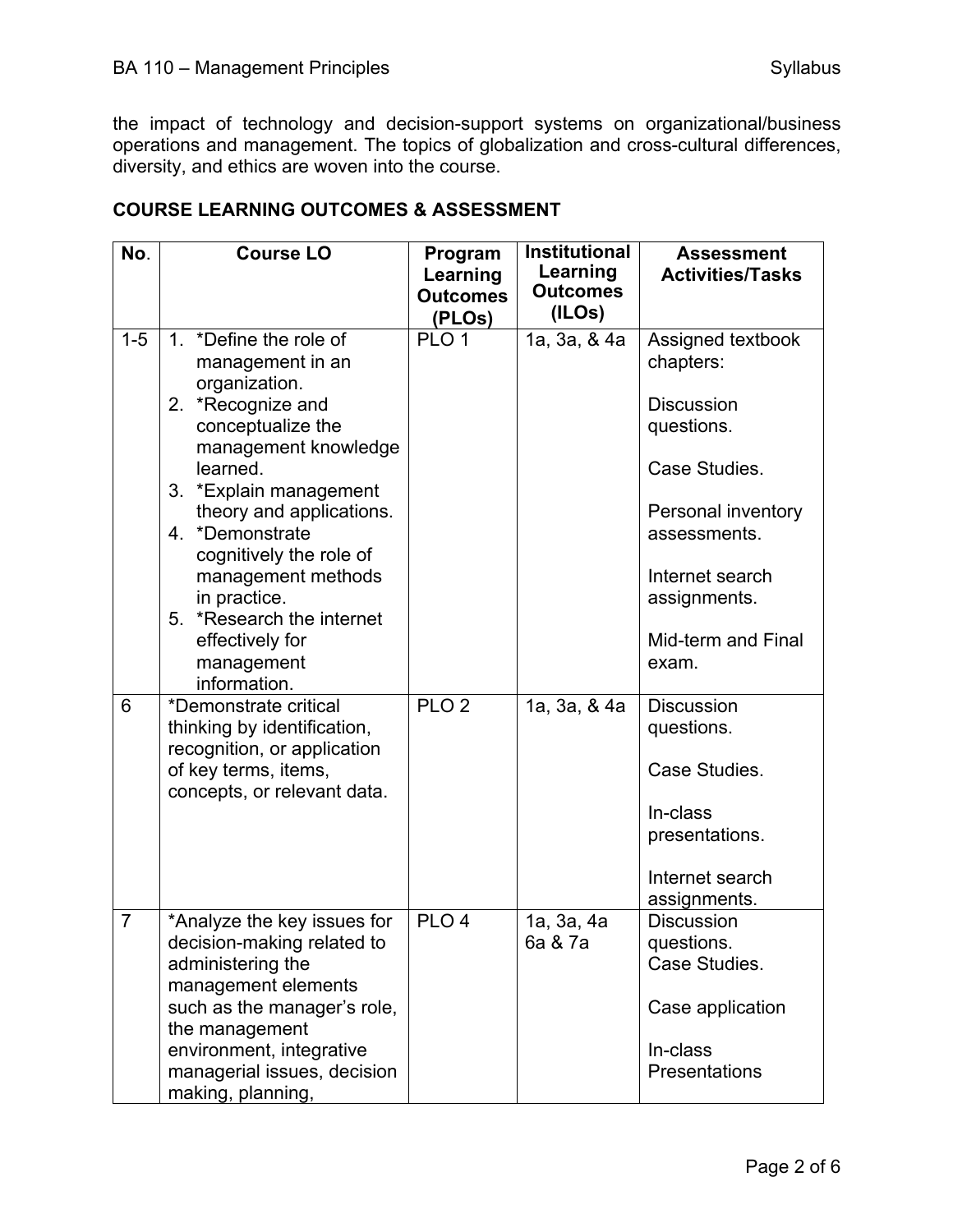| organizational structure,      |  | Internet search |
|--------------------------------|--|-----------------|
| and design, managing           |  | assignments     |
| human resources,               |  |                 |
| foundations of individual      |  |                 |
| behavior, groups and           |  |                 |
| managing work teams,           |  |                 |
| motivating, and rewarding      |  |                 |
| employees, leadership and      |  |                 |
| trust, foundations of control. |  |                 |

\* Detailed description of learning outcomes and information about the assessment procedure are available at the Center for Teaching and Learning website (ctl.lincolnuca.edu).

## **INSTRUCTION PROCEDURE AND METHODOLOGY**

This class will be conducted interactively in virtual face-to-face sessions (in on-line class sessions), and on-line for discussions and class management. All students will participate in class discussions, formal presentations, and in-class exercises. Short oral presentations may also be required in conjunction with homework assignments and in-class discussions. Assignments will be given weekly and may consist of textbook exercises and research questions. Students must complete all assignments and take all quizzes, mid-term exam and final exam on **the specified due dates**.

Plagiarism will result in the grade "F" and a report to the administration.

Students are expected to utilize their personal laptop computers, the computer lab, and the resources available in the school library (when they are at the Lincoln University campus).

Assignments and projects require students to actively use resources of the library. Detailed guide to business *resources of the library* as well as the description of Lincoln University approach to *information literacy* are available at the Center for Teaching and Learning website (ctl.lincolnuca.edu).

## **ATTENDANCE**

Students are expected to attend each class session. If you cannot attend a class due to a valid reason, please notify the instructor prior to the class, or soon after the conclusion of the class.

#### **CLASS PROJECTS**

Project work is designed to familiarize students with an industry, product, or technology of their interest. Projects may be assigned individually, and/or as group activity. If a number of students work together on a group project, the score for the project report and presentation may not be the same for all members of the project team. The Final Report for a group project will be turned in as a formal electronic document. All sources of content in a project report must be referenced. APA standard is recommended for formatting and organizing project reports.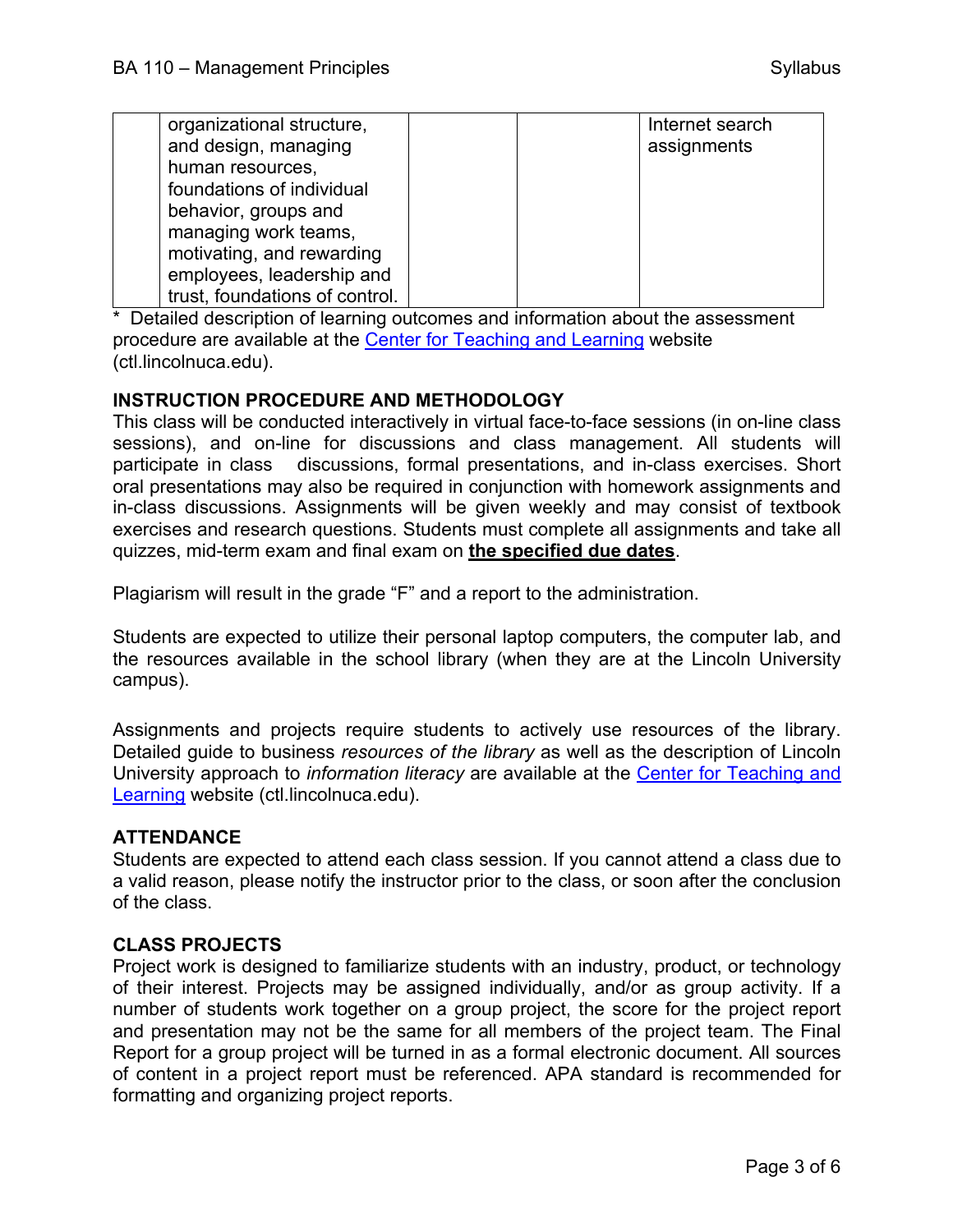### **EXAMINATIONS**

Both, mid-term, and final exams will include questions requiring written essay answers. The essay answers must be written clearly, easy to read, and organized logically with reference to the questions being answered. Graphs, charts, tables, and other supporting illustrations should be inserted in the answers, where appropriate.

Examples to illustrate the answers are required. Exams will cover all assigned chapters, and any additional readings or supplementary materials covered in class.

Both examinations will be conducted electronically, within the CANVAS class. Students will be required to work on the exams in the regular (on-line) classroom for this course/section (like attending a regular class).

The exams are 'open book' and 'open notes.'

#### **TIME SPENT ON OUT-OF-CLASS WORK**

The estimated time which a student should spend on out-of-class work/assignments in this course is 6 hours every week (about 90 hours for the course)

#### **GRADING AND SCORING**

All assigned work, and class activities will be graded by following the guidelines/criteria presented below:

#### POINT SCORE

The course grade will be based on the total number of points scored by a student. The allocation of the total of 100 points to various gradable out-of-class assignments and class activities is provided in the table below:

| <b>GRADE STRUCTURE</b>              | <b>POINTS</b> |
|-------------------------------------|---------------|
| Oral Presentation + Team Evaluation | $70 + 30$     |
| Attendance                          | 30            |
| Participation in the Class          | 70            |
| Mid Term Exam                       | 100           |
| <b>Final Exam</b>                   | 100           |
|                                     |               |
| <b>Total Points</b>                 | 400           |

#### COURSE GRADE

The points needed for securing a given course grade are shown in the table posted below:

|                                                                                       | Grade       | А   | A-     |      |         | B-   |      |      |      |         |      |
|---------------------------------------------------------------------------------------|-------------|-----|--------|------|---------|------|------|------|------|---------|------|
|                                                                                       | Points 400- |     | $359-$ | 339- | $319 -$ | 299- | 279- | 259- | 239- | $219 -$ | <180 |
|                                                                                       |             | 360 | 340    | 320  | 300     | 280  | 260  | 240  | 220  | 180     |      |
| If both grades for the midterm and final exams are "F", the term grade for the        |             |     |        |      |         |      |      |      |      |         |      |
| course will be 'F' regardless of the grades for the project and classroom activities. |             |     |        |      |         |      |      |      |      |         |      |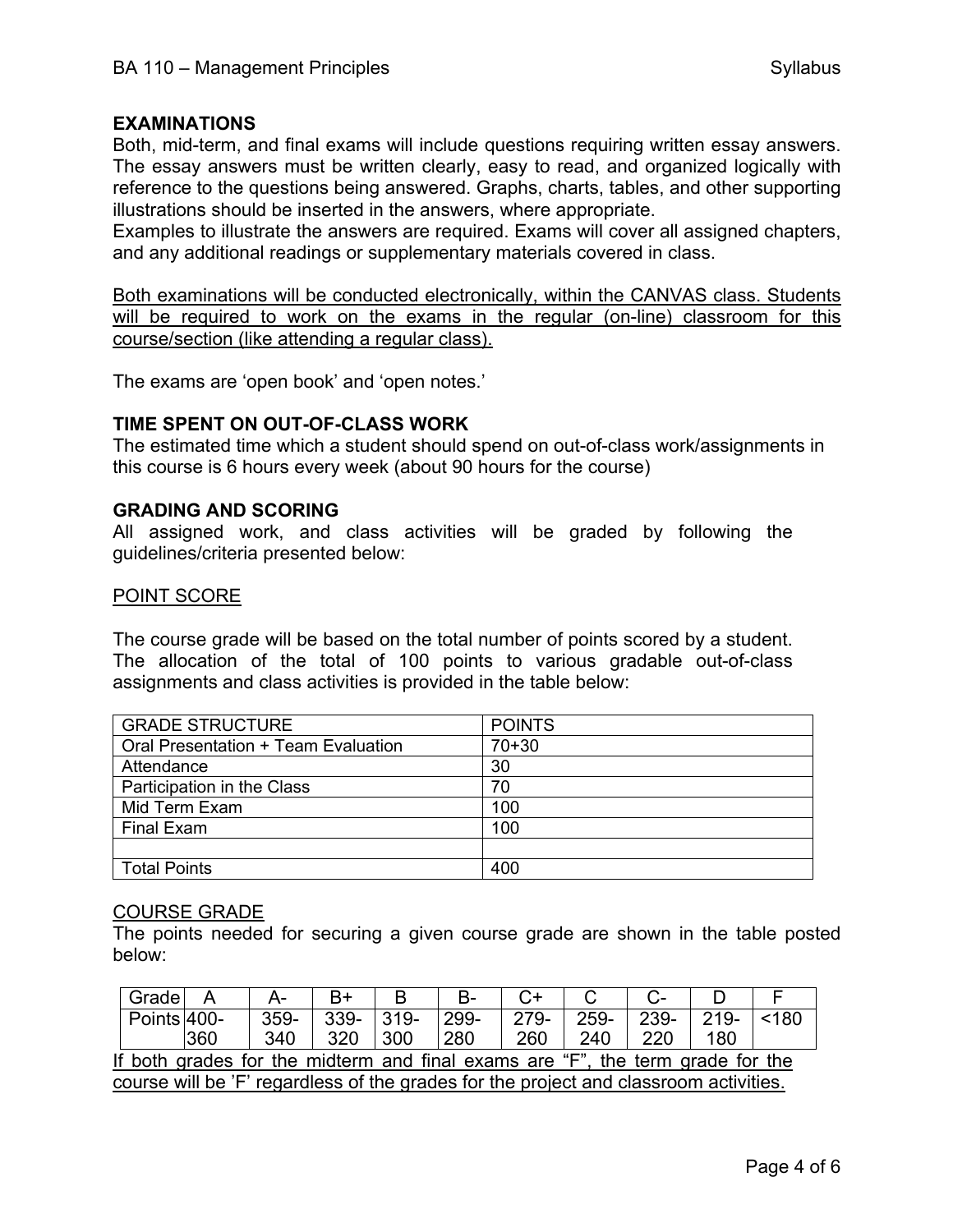# **MAKE-UP WORK**

Assignments are to be completed on time during the course. Late assignments will result in a reduced grade. Mid-term and final exams and group presentations cannot be made up if missed, unless there is a documented emergency

## **COURSE SCHEDULE**

| <b>WEEK</b>    | <b>Class</b>                 | <b>Topic(s) &amp; Activities</b>                                                                                                         | Chapter(s)              |         |  |
|----------------|------------------------------|------------------------------------------------------------------------------------------------------------------------------------------|-------------------------|---------|--|
|                | <b>Date</b>                  |                                                                                                                                          | <b>Textbook Lecture</b> |         |  |
| 1              | Jun 14                       | <b>Reading Assignment:</b><br><b>Managers and Management</b><br>in Today's Workplace - Ch. 1<br><b>Planning for Project</b>              | Ch. 1                   | Ch. 1   |  |
| $\overline{2}$ | <b>Jun 16</b>                | <b>Reading Assignment:</b><br>The Manager as Decision<br>Maker-Ch. 2<br>Important Managerial Issues-<br>Ch.3                             | Ch. 2&3                 | Ch. 2&3 |  |
| 3              | <b>Jun 21</b>                | <b>Reading Assignment:</b><br>Making Environment - Ch. 4<br>Managing Change &<br>Innovation - Ch. 5                                      | Ch. 4&5                 | Ch. 4&5 |  |
| 4              | Jun 23                       | <b>Reading Assignment:</b><br>Planning & Goal Setting - Ch.<br>6<br><b>Structuring &amp; Designing</b><br>Organizations - Ch. 7          | Ch. 6&7                 | Ch. 6&7 |  |
| 5              | <b>Jun 28</b>                | <b>Reading Assignment:</b><br><b>Managing Human Resources</b><br>and Diversity $-$ Ch. 8<br>Managing Work Groups &<br>Work Teams - Ch. 9 | Ch. 8&9                 | Ch. 8&9 |  |
| 6              | Jun 30                       | <b>Reading Assignment:</b><br>Understanding Individual<br>Behavior - Ch. 10 and<br><b>Revisions</b>                                      | Ch. 10                  | Ch. 10  |  |
| $\overline{7}$ | Jul 5                        | <b>Mid-term Examination</b>                                                                                                              | Ch. 1-10                |         |  |
| 8              | $J\overline{u\overline{17}}$ | <b>Reading Assignment:</b><br>Motivating & Rewarding<br>Employees - Ch. 11                                                               | Ch. 11                  | Ch. 11  |  |
| 9              | <b>Jul 12</b>                | <b>Reading Assignment:</b><br>Understanding Leadership-<br>Ch. 12<br><b>Midterm Exam Review</b>                                          | Ch. 12                  | Ch. 12  |  |